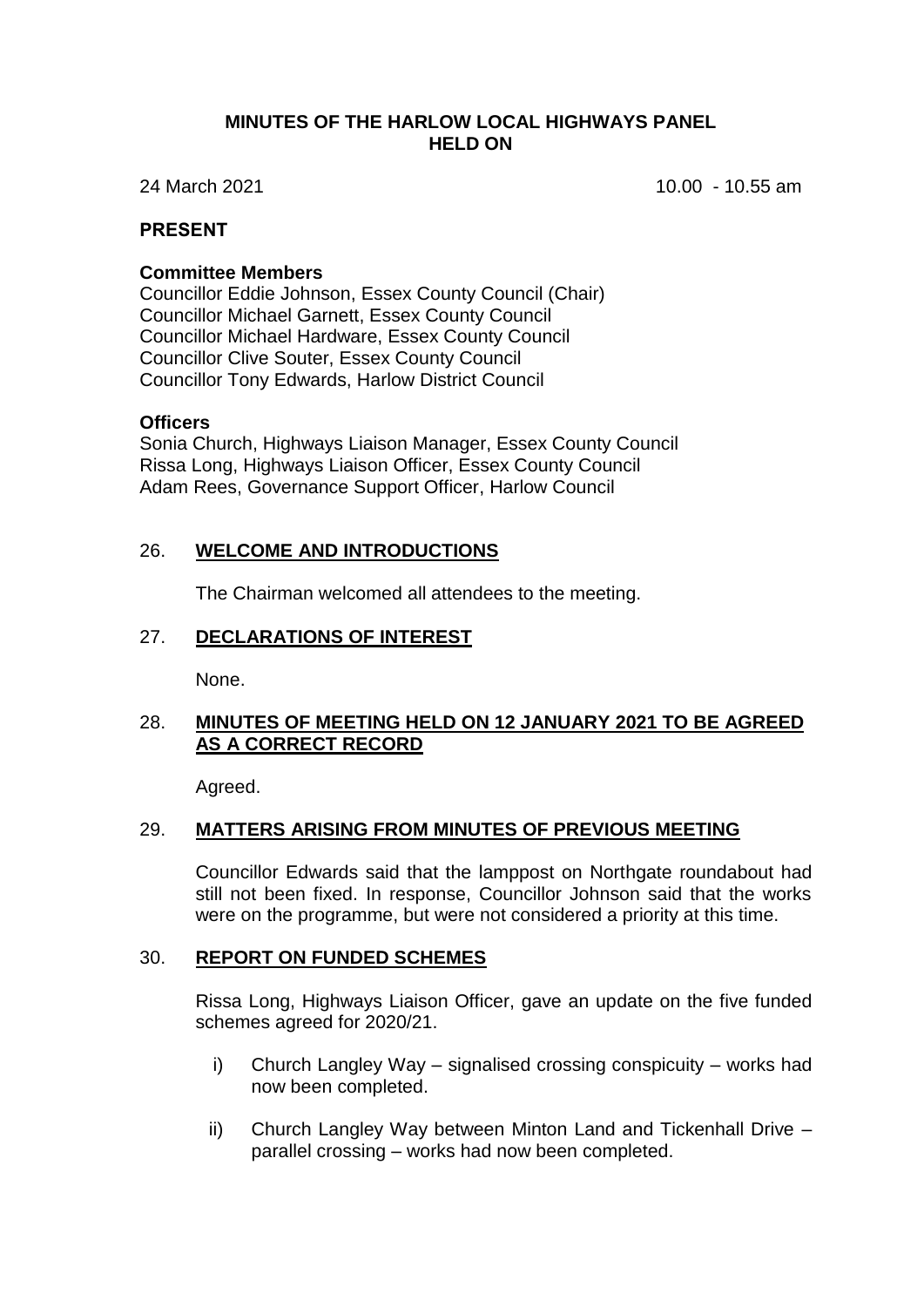- iii) Tawney's Road zebra crossing this work was nearly complete.
- iv) Waterhouse Moor 20mph zone there had been some objections which wanted to the zone to extend further. A formal consultation was now required and approval would now be needed from the Cabinet member in 2021/22.
- v) Muskham Road outside the Museum Dropped crossing and footway surfacing – work was due to begin next week

### 31. **REPORT ON SCHEMES AWAITING FUNDING**

The following schemes were allocated funding for the 2021/22 financial year:

- i) A414 j/w A1169 Hamburger RAB Casualty Reduction Scheme - £19,500;
- ii) Mowbray Rd j/w Howard Way Casualty Reduction Scheme £11,500;
- iii) Post construction safety audits £1,500;
- iv) Opposite Bushey Croft, Harlow Parking £5,500;
- v) Paringdon Road route study £5,000;
- vi) Churchgate Street 20 when lights flash £12,000;
- vii) Tye Green Village Playground warning signage £5,000;
- viii) Waterhouse Moor Parking improvements £5,500;
- ix) Willowfield Layby improvement £6,500;
- x) Potter Street Review of existing 20mph zone £5,500;
- xi) Hare Street Springs traffic management £6,500;
- xii) Latton Bush Centre Mini roundabout improvements £5,000;
- xiii) Churchgate Street Gateway treatment £8,000;
- xiv) Pittmans Field Verge protection £5,000;
- xv) Junction in between 171 and 100 Abbotsweld Road markings £3,000;
- xvi) Longwood Academy, Paringdon Road safety improvements £19,500;